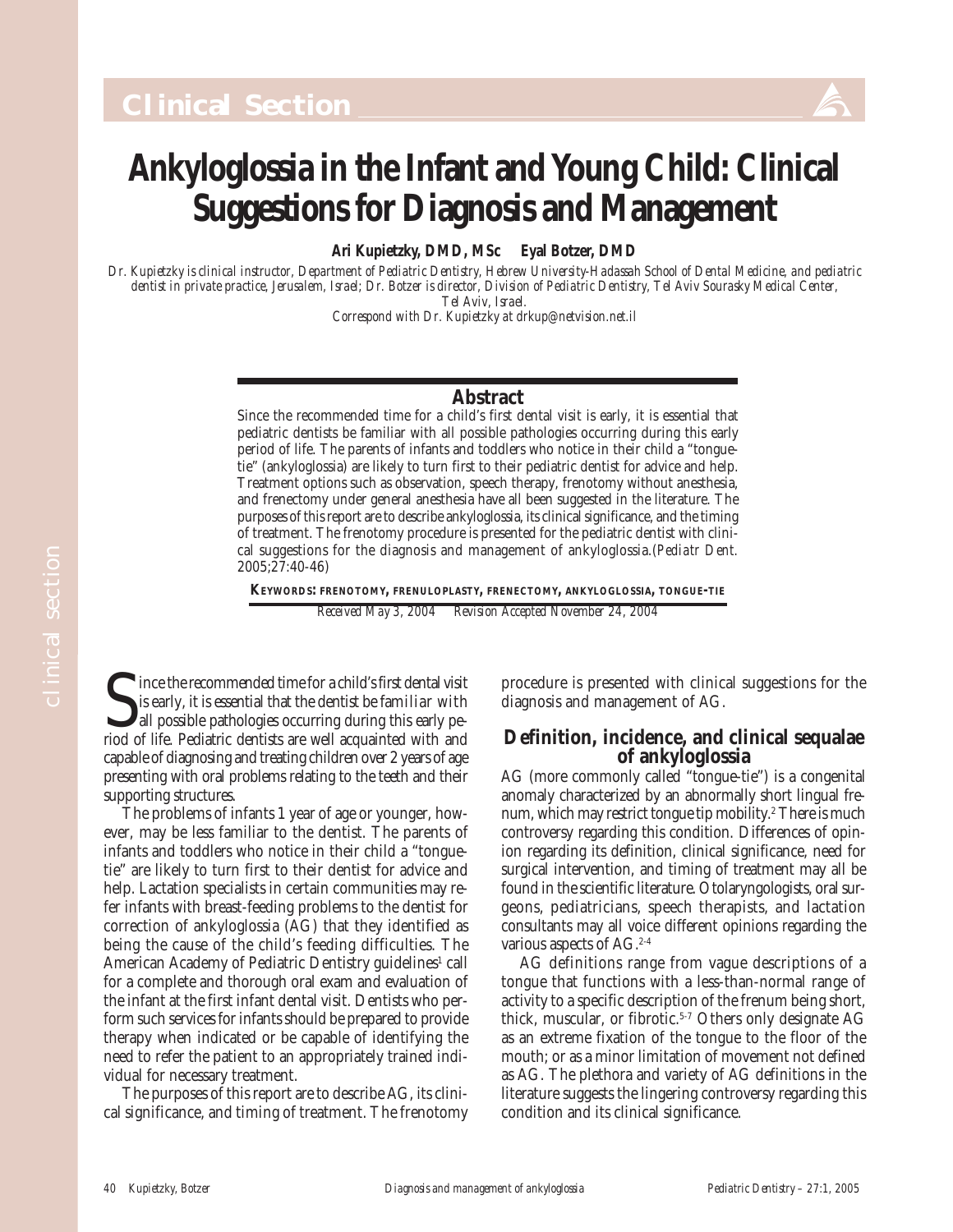### **Table 1. Hazelbaker 19 The Assessment Tool for Lingual Frenulum Function**

| <b>Function items</b>                                                         | Appearance items                                          |
|-------------------------------------------------------------------------------|-----------------------------------------------------------|
|                                                                               |                                                           |
| Lateralization                                                                | Appearance of tongue when lifted                          |
| $2$ =complete                                                                 | 2=round or square                                         |
| 1=body of tongue, but not tongue tip                                          | 1=slight cleft in tip apparent                            |
| $0 = none$                                                                    | 0=heart-shaped                                            |
|                                                                               |                                                           |
| Lift of tongue                                                                | <b>Elasticity of frenulum</b>                             |
| 2=tip to mid-mouth                                                            | 2=very elastic                                            |
| 1=only edges to mid-mouth                                                     | 1=moderately elastic                                      |
| 0=tip stays at alveolar ridge or tip rises only to mid-mouth with jaw closure | 0=little or no elasticity                                 |
|                                                                               |                                                           |
| <b>Extension of tongue</b>                                                    | Length of lingual frenulum when tongue lifted             |
| 2=tip over lower lip                                                          | $2 = > 1$ cm or embedded in tongue                        |
| 1=tip over lower gum only                                                     | $1=1$ cm                                                  |
| 0=neither of the above or anterior or mid-tongue humps                        | $0=1$ cm                                                  |
|                                                                               |                                                           |
| Spread of anterior tongue                                                     | Attachment of lingual frenulum to tongue                  |
| $2$ =complete                                                                 | 2=posterior to tip                                        |
| 1=moderate or partial                                                         | $1 = at tip$                                              |
| 0=little or none                                                              | 0=notched                                                 |
|                                                                               |                                                           |
| <b>Cupping of tongue</b>                                                      | Attachment of lingual frenulum to inferior alveolar ridge |
| 2=entire edge, firm cup                                                       | 2=attached to floor of mouth or well below ridge          |
| 1=side edges only, moderate cup                                               | 1=attached just below ridge                               |
| 0=poor or no cup                                                              | 0=attached at ridge                                       |
|                                                                               |                                                           |
| <b>Peristalis</b>                                                             |                                                           |
| 2=complete anterior to posterior (originates at tip)                          |                                                           |
| 1=partial: originating posterior to tip                                       |                                                           |
| 0=none or reverse peristalsis                                                 |                                                           |
|                                                                               |                                                           |
| Snap-back                                                                     |                                                           |
| $2 = none$                                                                    |                                                           |
| $1 = periodic$                                                                |                                                           |
| 0=frequent or with each suck                                                  |                                                           |
|                                                                               |                                                           |
| <b>Scoring</b>                                                                |                                                           |
| 14=perfect score (regardless of appearance item score)                        |                                                           |
| 11=acceptable if appearance item score is 10                                  |                                                           |
| <11=function impaired; frenotomy should be considered if management fails     |                                                           |
| Frenotomy is necessary if function score is <11 and appearance score is <8    |                                                           |
|                                                                               |                                                           |

Reprinted with permission from Alison K. Hazelbaker, MA, IBCLC, RLC.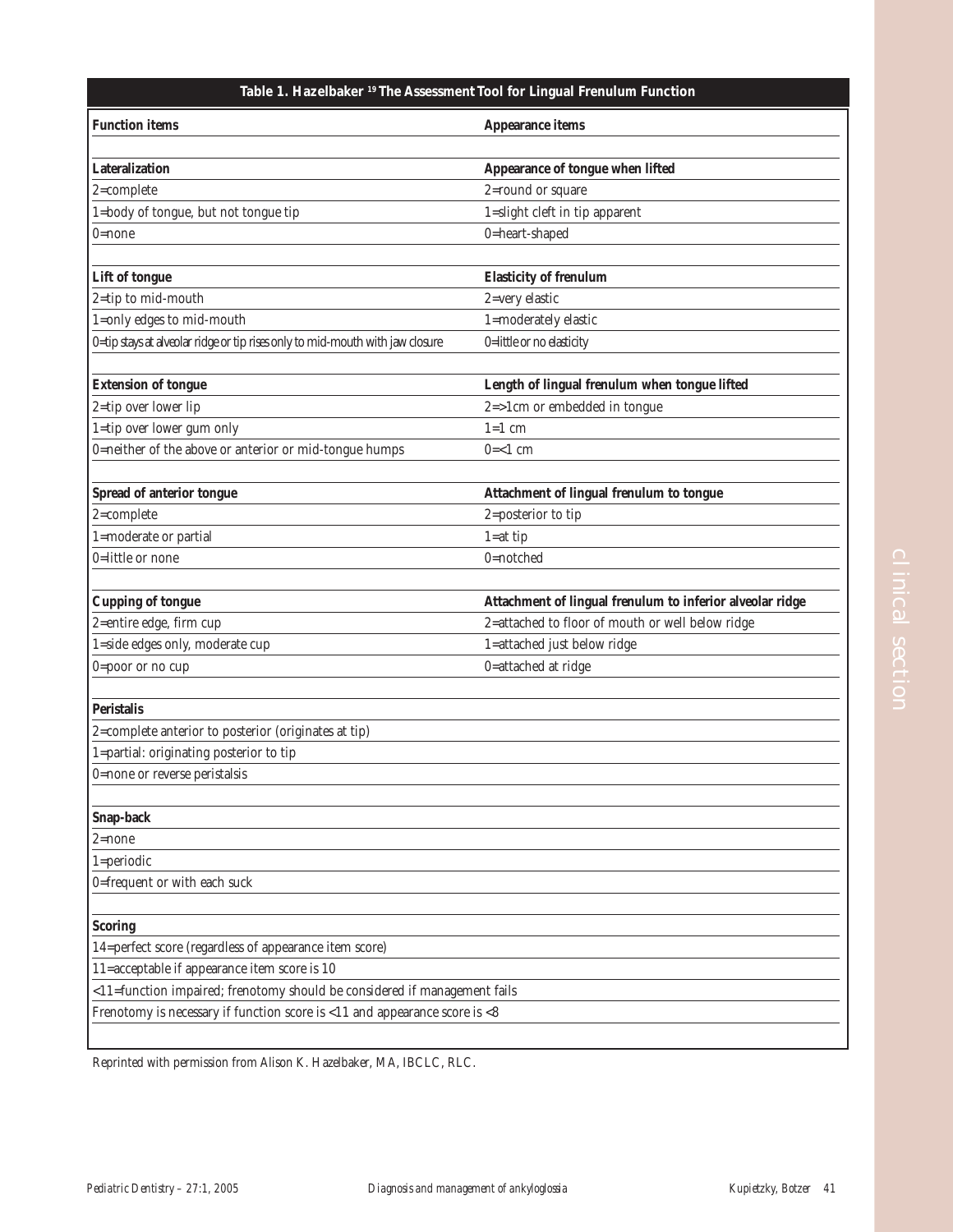| Table 2. Classification of Ankyloglossia Based on<br>"Free Tongue" Length* |  |
|----------------------------------------------------------------------------|--|
| Clinically acceptable, normal range of free tongue=>16 mm                  |  |
| Class I: mild ankyloglossia=12-16 mm                                       |  |
| Class II: moderate ankyloglossia=8-11 mm                                   |  |
| Class III: severe ankyloglossia=3-7 mm                                     |  |
| Class IV: complete ankyloglossia=<3 mm                                     |  |
|                                                                            |  |

\*As per Kotlow.5

AG incidence varies from 0.02% to 5%, depending on the study, its definition of AG, and population examined.<sup>3,4,7-13</sup> The incidence among outpatients of a children's hospital with breast-feeding problems was almost 3 times higher (13%).4 Two independent studies of oral anomalies in neonates found a significant 3X predilection for AG in males.12,13 AG may occur with increased frequency in various congenital syndromes, including Opitz syndrome, orofaciodigital syndrome, Beckwith-Wiedemann syndrome, Simpson-Golabi-Behmel syndrome, and X-linked cleft palate.<sup>3</sup>

### **Sequlae**

The possible sequlae of AG remain controversial, and the range of suggested complications is great. Among the suggestions found in the literature are: (1) lower incisor deformity; (2) gingival recession; and (3) malocclusions.14 It should be emphasized that, without further research, clinicians should not advise parents that the existence of AG will result in a malocclusion in their child.

Although there is a lack of scientific evidence proving a relationship between speech disorders and AG, a consensus seemingly exists that AG is not a cause of a delay in speech onset. AG may interfere with articulation, however, as will be described in forthcoming detail.

The existence of AG in the newborn may result in breastfeeding difficulties, including ineffective latch, inadequate milk transfer, and maternal nipple pain. An infant with AG may experience difficulty latching on to the nipple and may compress the nipple against the gum pad instead of the tongue, resulting in nipple pain and an inefficient, inadequate seal. A mother experiencing such pain may often contemplate switching the baby to a bottle. Indiscriminate or immediate clipping of all or most lingual frenula, however, is not universally recommended. It is crucial to understand the mechanism of feeding and its relationship with oral structures to comprehend the suggested role of AG in feeding problems. Many of the reports on this suggested mechanism are anecdotal, 15-17 and evidence-based studies are lacking. A recent study of 3,000 infants concluded that:

- 1. AG represents a significant proportion of breast-feeding problems.
- 2. Surgical interventions in the presence of significant AG facilitated successful and improved breast-feeding.4



Figure 1. Newborn infant with significant ankyloglossia. The lingual frenum extends from the alveolar ridge to the tongue, preventing the tip of the tongue to lift to the mid-mouth when crying. The tongue resembles an arrow or heart shape.

Dentists are encouraged to learn more about the mechanisms of breast-feeding in the lactation literature.

AG may have sequalae beyond those of speech or feeding difficulties. Children may be teased by their peers for their anomaly. Social issues include the inability to lick ice cream, play a musical wind instrument, and even kiss.<sup>5</sup>

### **Clinical assessment in infant**

A thorough intraoral exam should be performed on the infant. Inspection of the tongue and its function should be part of the routine first dental visit. Parents should be advised regarding the presence and severity of AG and made aware of potential feeding, speech, and dental problems.4 The newborn exam may show a membrane attached between the tip and middle portion of the tongue's inferior aspect—extending to the anterior floor of the mouth, just beneath or directly onto the alveolar ridge.

The clinician should examine the tongue's appearance when the tongue is lifted as the infant cries or tries to extend the tongue4 (Figure 1). While lifting the infant's tongue, the frenum should be palpated and its elasticity determined. The attachment of the frenum to the tongue should normally be approximately 1 cm posterior to the tongue's tip. The frenum's attachment to the inferior alveolar ridge should be proximal to or into the genioglossus muscle on the floor of the mouth.

The mother should be interviewed regarding the infant's ability to breastfeed. Does the infant demonstrate frustration at the breast? Is the infant experiencing inability to sustain a good latch to the nipple? Does the mother experience any nipple pain or discomfort while the infant nurses? If any of these factors are present, a lactation specialist should be consulted for breast-feeding assessment.

# **Clinical assessment in preschool/school-age patient**

Although there is a lack of scientific evidence proving a true relationship between speech disorders and AG, there seems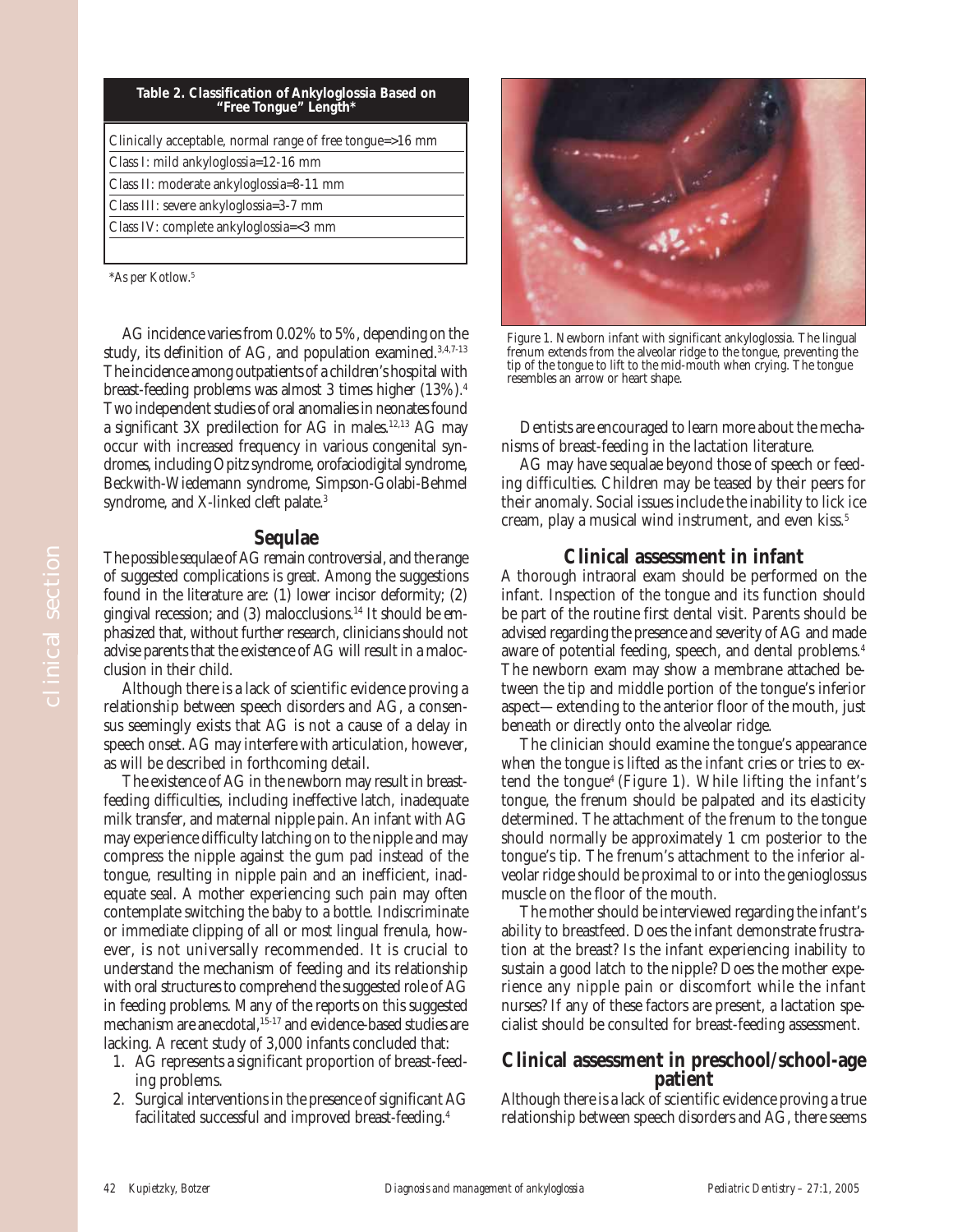to be a consensus that AG may be the cause of specific speech disorders in certain individuals. AG does not prevent or delay the onset of speech, but may interfere with articulation. A simple speech articulation test has been suggested.14 Although dentists lack training in phonetic analysis, it is nonetheless possible for individuals other than speech pathologists to judge the accuracy of a sample of patient articulatory production.14

If the elevation of the tongue tip is restricted, the articulation of 1 or more of the tongue sounds—such as "t," "d," "l," "th," and "s"—will not be accurate. The patient who can produce these sounds accurately is probably not a candidate for surgical correction. Patients who have difficulty should be referred to a speech pathologist for evaluation.<sup>14</sup>

As noted, it is important to remember that AG is not a cause of speech delay.3 Children with AG are expected to acquire speech and language at a normal rate, although some may experience articulation difficulties for certain speech sounds, as previously indicated. Occasionally, parents with a speech-delayed child may erroneously ascribe the delay to AG and demand surgical correction in the hope that normal speech and language will result.3 In such a patient, a potential cause such as audiologic or neurodevelopmental factors may be the etiology of the problem. Surgical repair should be delayed until obtaining the appropriate assessments and diagnosis.

Several suggestions have been made in the literature regarding a systematic protocol for AG assessment, lingual function, and need to for surgical correction.<sup>14,18,19</sup> Hazelbaker developed an assessment tool to quantify the function and appearance of the tongue in infants with AG.19 The scoring and examination method is presented in Table 1. Kotlow introduced a simple classification, measuring the "free tongue".5 This method can be used in older patients as well as infants. The term "free tongue" is defined as the tongue's length from the insertion of the lingual frenum into the tongue's base to the tongue's tip. The categories and definitions of Kotlow's protocol are presented in Table 2.

Lalakea recommended measuring lingual mobility in children and tongue elevation to document and define the degree of restriction and AG.3 Mobility is evaluated by measuring in millimeters the tip of the tongue extended past the lower dentition. Elevation is measured by recording interincisal distance with the tongue tip maximally elevated and in contact with the upper teeth. Typically, children with AG have protrusion and elevation values of 15 mm or less, and 20 to 25 mm or greater in normal children.

Clinicians should remember that, despite all the methods previously mentioned, currently there is no way based on examination to predict which children are likely to develop speech or mechanical symptoms related to their AG.3 Lalakea suggested that, given the minor nature of the surgery and significant potential for speech difficulties and later social and mechanical problems, it may be appropriate to consider surgery for children with significant AG at any age, including infants and toddlers who have yet to demonstrate

overt symptoms. Parents should be informed that there is no way to predict which children will develop symptoms related to their condition and which may outgrow their condition. Although early intervention in all children may be unwarranted, delaying intervention until obvious difficulties emerge may commit some children unnecessarily to a period of speech therapy and social embarrassment.

Another consideration is that up to several months of age, a frenotomy can be performed quickly in the clinic without requiring general anesthesia (GA). In contrast, if surgery is deferred until the child is older, GA is usually required if a frenectomy is performed. Frenotomy can be accomplished, however, in children older than 1 year using conscious sedation (ie, nitrous oxide/oxygen inhalation with oral premedication). It should be noted that some experts categorically state that frenotomy should not be performed before 4 to 5 years of age. $6,20$ 

#### **Treatment**

Several AG treatment methods have been suggested. Management approaches range from very early treatment without anesthesia to the other extreme—that AG should never be treated.<sup>21</sup> Physicians may often delay recommending treatment of a short lingual attachment unless there are obvious speech or nursing difficulties.<sup>5</sup> Treatment options such as observation, speech therapy, frenotomy without anesthesia, and frenectomy under GA have all been suggested in the literature.

### **Clinical procedure**

#### **Frenotomy technique3,4 (Figure 2)**

The frenotomy procedure is defined as the cutting or division of the frenum. The procedure may be accomplished without local anesthesia and with minimal discomfort to the infant.4 The discomfort associated with the release of thin and membranous frena is brief and quite minor.<sup>3</sup> The authors, however, highly recommend the use of topical anesthetic gel for pain control and to alleviate any parental concerns. Other clinicians suggest always using local anesthesia regardless of the age or extent of the attachment.<sup>21</sup>

The parent or an assistant holds and stabilizes head. The infant is placed supine with the elbows held securely close to the body. The tongue is lifted gently with sterile gauze and stabilized exposing the frenum. This may be achieved by the placement of 2 gloved fingers of the clinician's left hand placed below the tongue on either side of the midline, retracting the tongue upward toward the palate and exposing the frenum (Figures 2A and 2B).

The frenum is then divided with small sterile scissors at its thinnest portion (Figure 2C). The incision begins at the frenum's free border and proceeds posteriorly, adjacent to the tongue. This is necessary to avoid injury to the more inferiorly placed submandibular ducts in the floor of the mouth.

Occasionally, complete release may be accomplished with a single scissors cut. More frequently, however, especially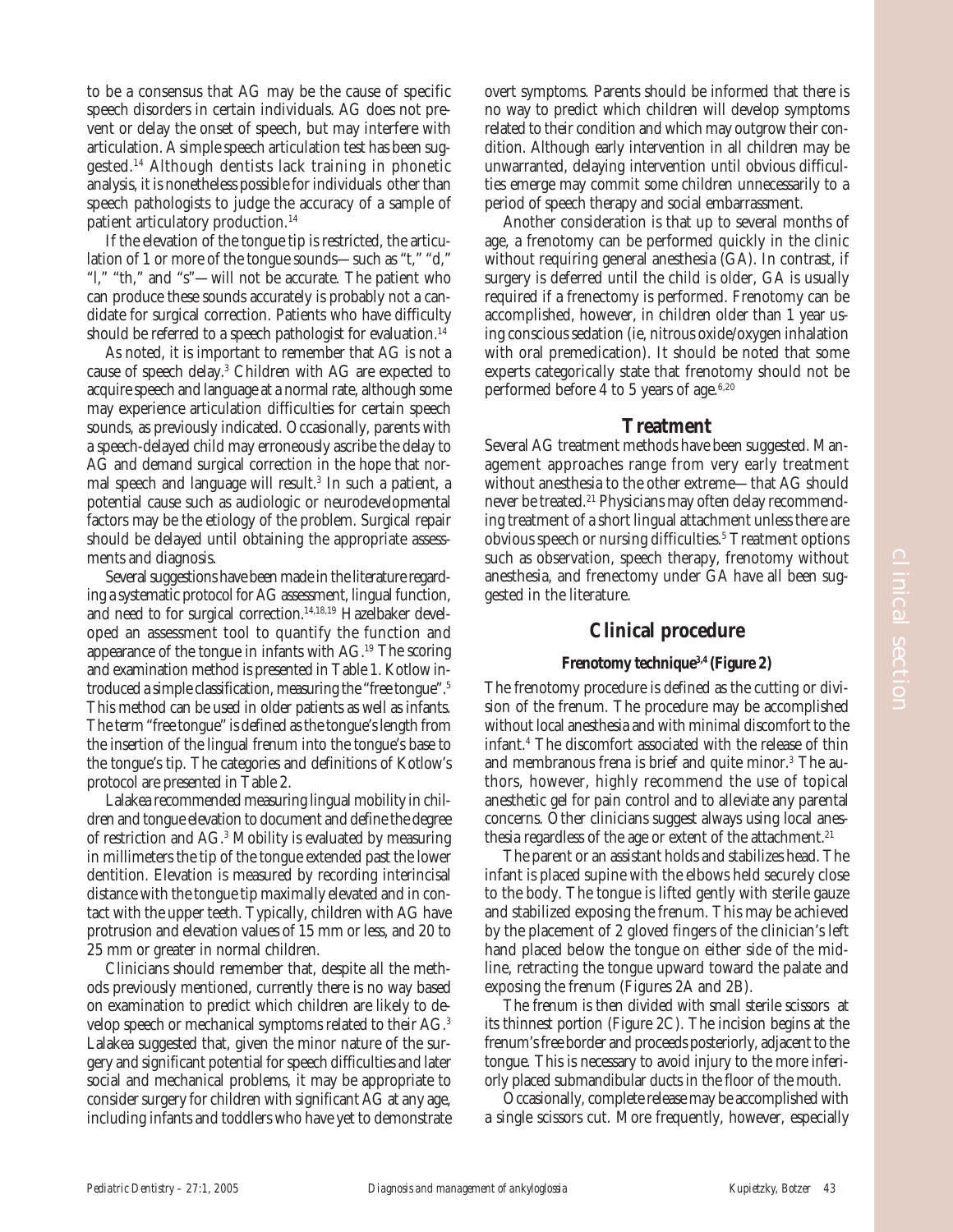

Figure 2A. The frenotomy procedure in a 1-week-old infant who had presented with breast-feeding difficulties.



Figure 2B. A topical anesthetic may be applied. Only a thin and membranous frenum should be corrected with the frenotomy procedure, as can be seen in this case. Frena of thicker and more fibrous/vascular nature are contraindicated for this procedure.



Figure 2C. The frenum is divided with small sterile scissors at its thinnest portion and above the submandibular salivary gland ducts.



Figure 2E. The procedure is completed. There should be minimal blood loss. Bleeding can be controlled easily with a brief period of pressure applied with gauze. The incision is not sutured.



Figure 2C. The frenum is divided with small sterile scissors at its Figure 2D. Postoperative view immediately following first incision.<br>thinnest portion and above the submandibular salivary gland ducts. Occasion scissors cut, but more frequently, 2 or 3 sequential cuts are required.

when the frenum is quite tight, 2 or 3 sequential cuts are required; each cut provides some release, allowing improved retraction and visualization for subsequent cuts.4 Care is taken not to incise any vascular tissue. The frenum is poorly vascularized and innervated, allowing the clinician to accomplish the procedure without any complications.

There should be minimal blood loss (ie, no more than a drop or two, collected on sterile gauze<sup>3</sup>; Figure 2E). If needed, bleeding can be controlled easily with a brief period of pressure applied with gauze. The incision is not sutured (Figure 2E).

Crying is usually limited to the time the infant is restrained. Feeding may be resumed immediately and is without apparent infant discomfort. No specific follow-up care is required, except that breast milk is recommended for at least the next few feedings. Acetaminophen may be used for pain control, but is usually not necessary. Parents should be advised that a postoperative white fibrin clot might be seen to form at the incision site during the first couple of days. The parents should be reassured that it is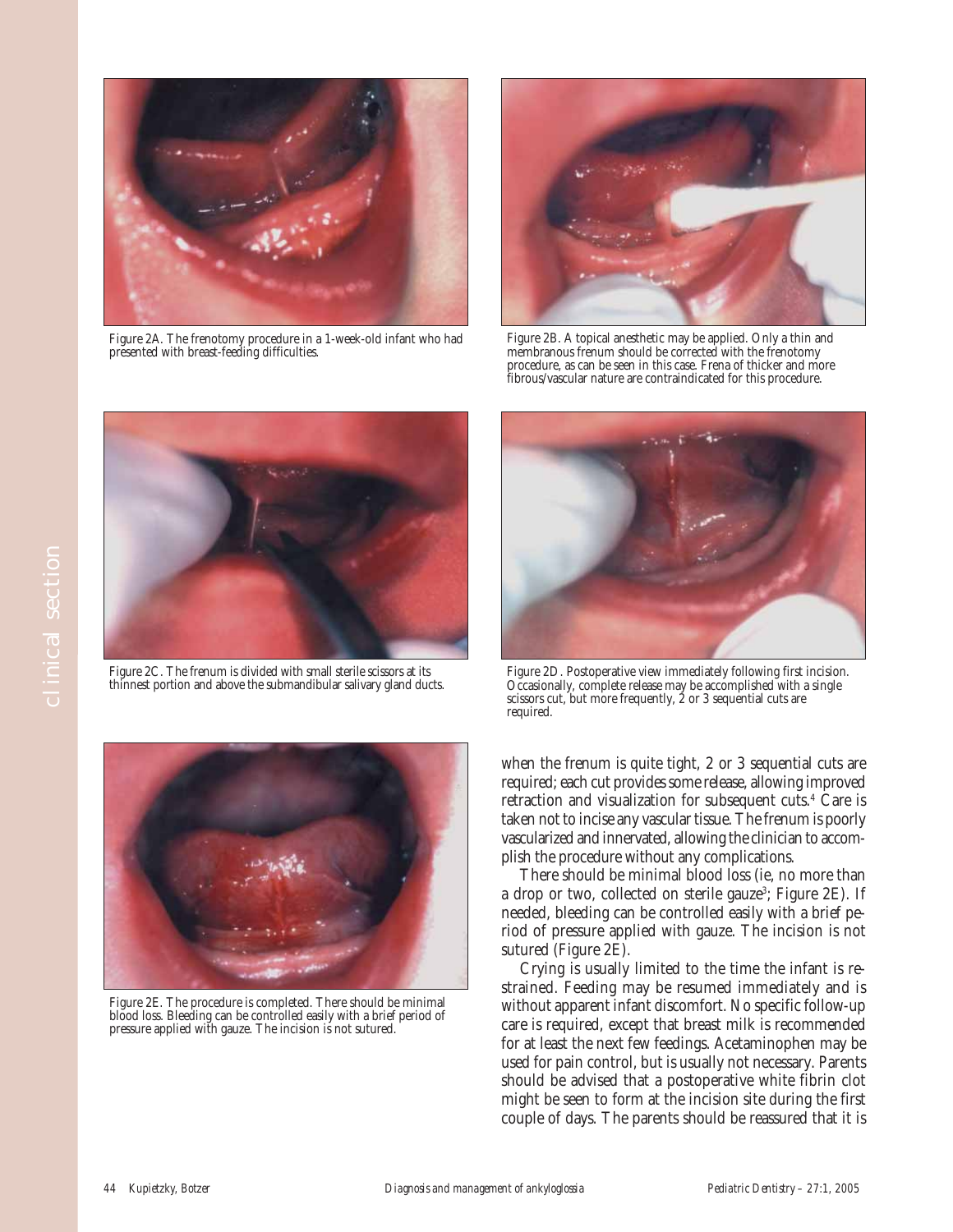

Figure 3A. The frenectomy procedure in a 7-year-old boy, referred by a speech pathologist for surgical correction. Note the fibrous and thick attachment compared with a thin, membrane-like frenum, as illustrated in Figure 2B.



Figure 3B. Following release and division of the frenum, sutures were placed. Note the relative complexity of the incision as compared with that of the frenotomy.



Figure 3C. Two-month postoperative view. Child is able to proximate the tongue to the buccal surface of maxillary incisors.



Figure 3D. Six months after surgery, the lingual frenum is fully healed.



The frenectomy procedure is defined as the excision or removal of the frenum.

Frenectomy is the preferred procedure for patients with a thick and vascular frenum where severe bleeding may be expected, and in some cases, reattachment of the frenum by scar tissue may occur. The procedure in young children is performed under GA. Older children or adults, however, may tolerate the procedure with the use of local anesthesia alone. The frenum is released in a similar manner as in frenotomy although occasionally limited division of the genioglossus may be required for adequate release. The wound is sutured with a z-plasty flap closure.

### **Discussion**

Clinicians who typically perform frenotomy include otolaryngologists, dentists, and pediatricians. Interestingly, 22% of a group of 425 North American pediatricians who responded to a survey indicated that they had performed frenotomies, although only 10% reported that they have



Figure 3E. The child can fully protrude the tongue past incisors.

part of the healing process and not be mistakenly perceived as infection. Antibiotic therapy is not needed. Follow-up in 1 to 2 weeks should show that the incision is completely healed.